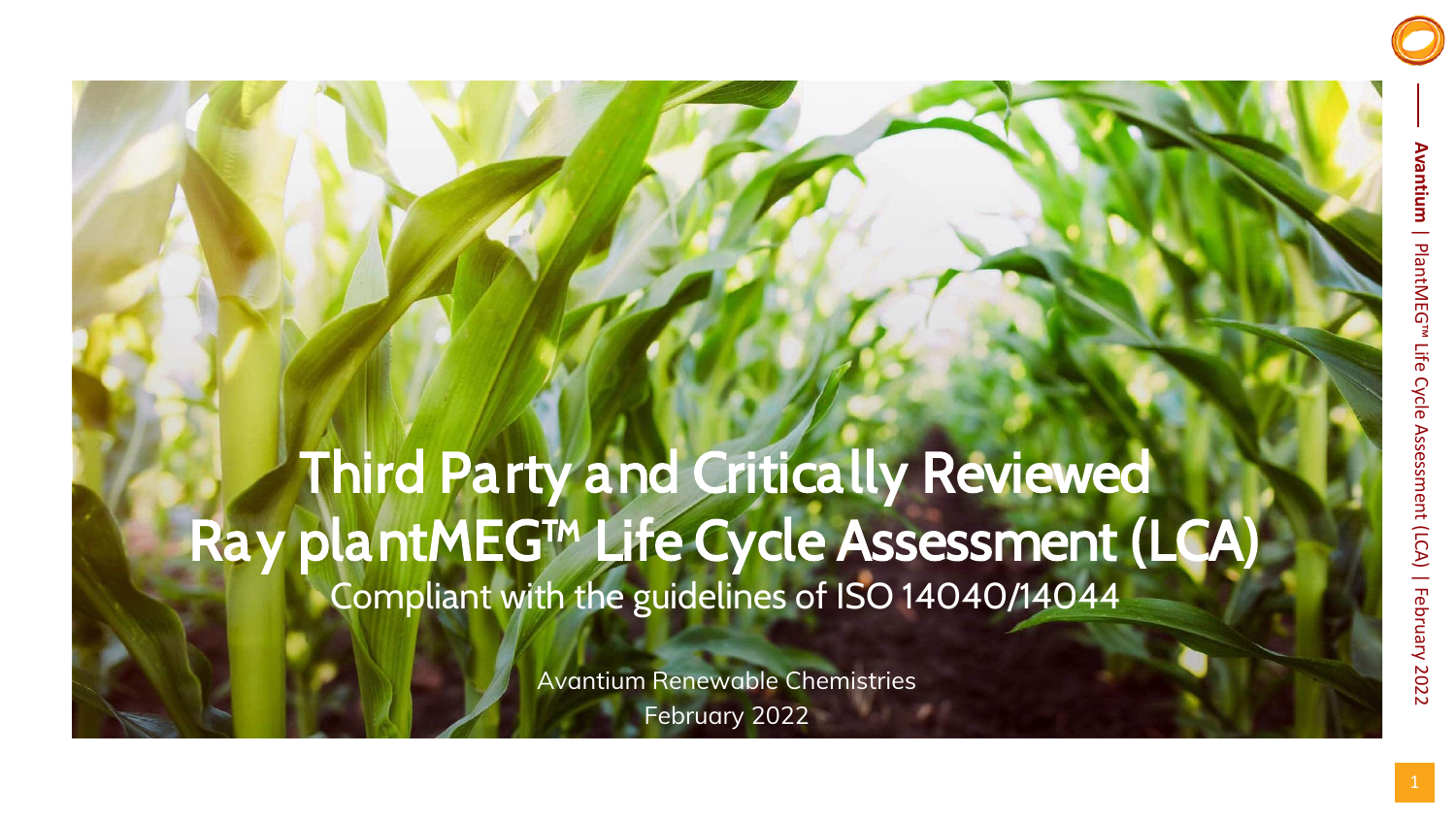#### *Disclaimer*

This presentation has been prepared by Avantium N . V . (the "Company") . For the purposes of this notice, the presentation that follows (the "Presentation") shall mean and include the slides that follow, the oral presentation of the slides by the Company, the question -and -answer session that follows that oral presentation, hard copies of this document and any materials distributed at, or in connection with, that presentation .

Some of the statements in this Presentation constitute forward -looking statements . These statements involve known and unknown risks, uncertainties and other factors that may cause the Company's actual results, levels of activity, performance or achievements to be materially different from any future results, levels of activity, performance or achievements expressed or implied by such forward -looking statements . Forward -looking statements relate to future events or the Company's future financial performance . In some cases, forward -looking statements can be identified by terminology such as "may," "will," "should," "expects," "plans," "anticipates," "believes," "estimates," "predicts," "potential" or "continue" or the negative of such terms or other comparable terminology . These statements are only predictions . Actual events or results may differ materially . In evaluating these statements, various risk factors should be taken into account . Risk factors may cause actual results to differ materially from any forward -looking statement . Although the Company believes that the expectations reflected in the forward looking statements are reasonable, the Company cannot guarantee future results, levels of activity, performance or achievements . Moreover, neither the Company nor any other person assumes responsibility for the accuracy and completeness of such statements . The Company is under no duty to update any of the forward -looking statements after the date of this Presentation or to conform such statements to actual results .

The information contained in this Presentation is for information purposes only . The information does not constitute or form part of, and should not be construed as, an offer to sell or issue, or a solicitation of any offer to buy or subscribe for any securities of the Company .

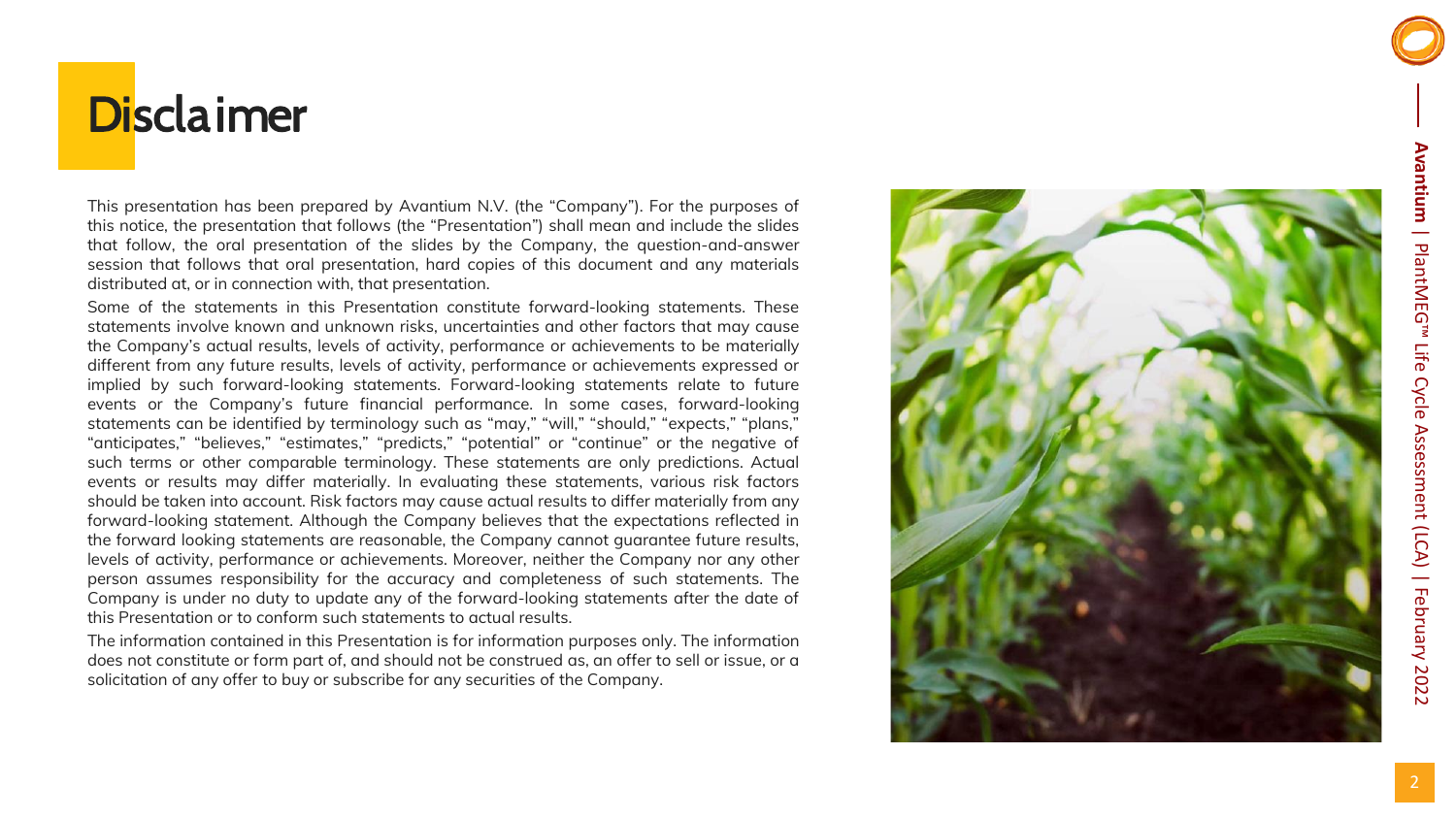### *Executive Summary of Ray plantMEG™ Life Cycle Assessment*

**Avantium N.V, a leading technology company in renewable chemistry, recently conducted a third party and critically reviewed Life Cycle Assessment (LCA) study on the environmental impacts of its plantMEG™ (mono-ethylene glycol) from its Ray Technology™**

**The Life Cycle Assessment (LCA) is based on the following key assumptions and considerations**

- **•** Cradle-to-grave LCA with a regional and application focus on Europe and PET bottles, respectively
- **■** Time reference of 2025, in view of the commercial Ray Technology<sup>™</sup> deployment timelines
- **EXPLORED EXECTS USE OF COSULT BEET COMPANY** beet sugar, green electricity, natural gas-based steam and green hydrogen
- **EUROF EUROPEAN COMMISSION TARGETS (for 2025) on PET bottle collection and recycling are used to define the End-of-Life scenario**
- **End-of-life allocation is performed as per the Circular Footprint Formula (CFF) and Substitution Approach**

**The LCA shows a greenhouse gas (GHG) emission reduction of up to 83% over the life cycle when Avantium's plantMEG™ is compared with its fossil-based incumbents** 

- Climate change impact of Ray plantMEG™ is lowered with 56-83%<sup>1</sup> compared to fossil-MEG using the Circular Footprint Formula,)
- Climate change impact of plantMEG™ is lowered even futher using the Substitution Approach, performing 72-89% better than fossil-MEG
- Next to being best-in-class in climate change impact, Ray plantMEG™ outperforms all incumbent technologies in the water scarcity impact category
- The agricultural dependency of biobased technologies like Ray Technology™ drives the Terrestrial Eutrophication and Land Use impact in comparison to fossil technologies. Ray plantMEG™ is still advantaged in comparison to ethanol-based MEG across all these impact categories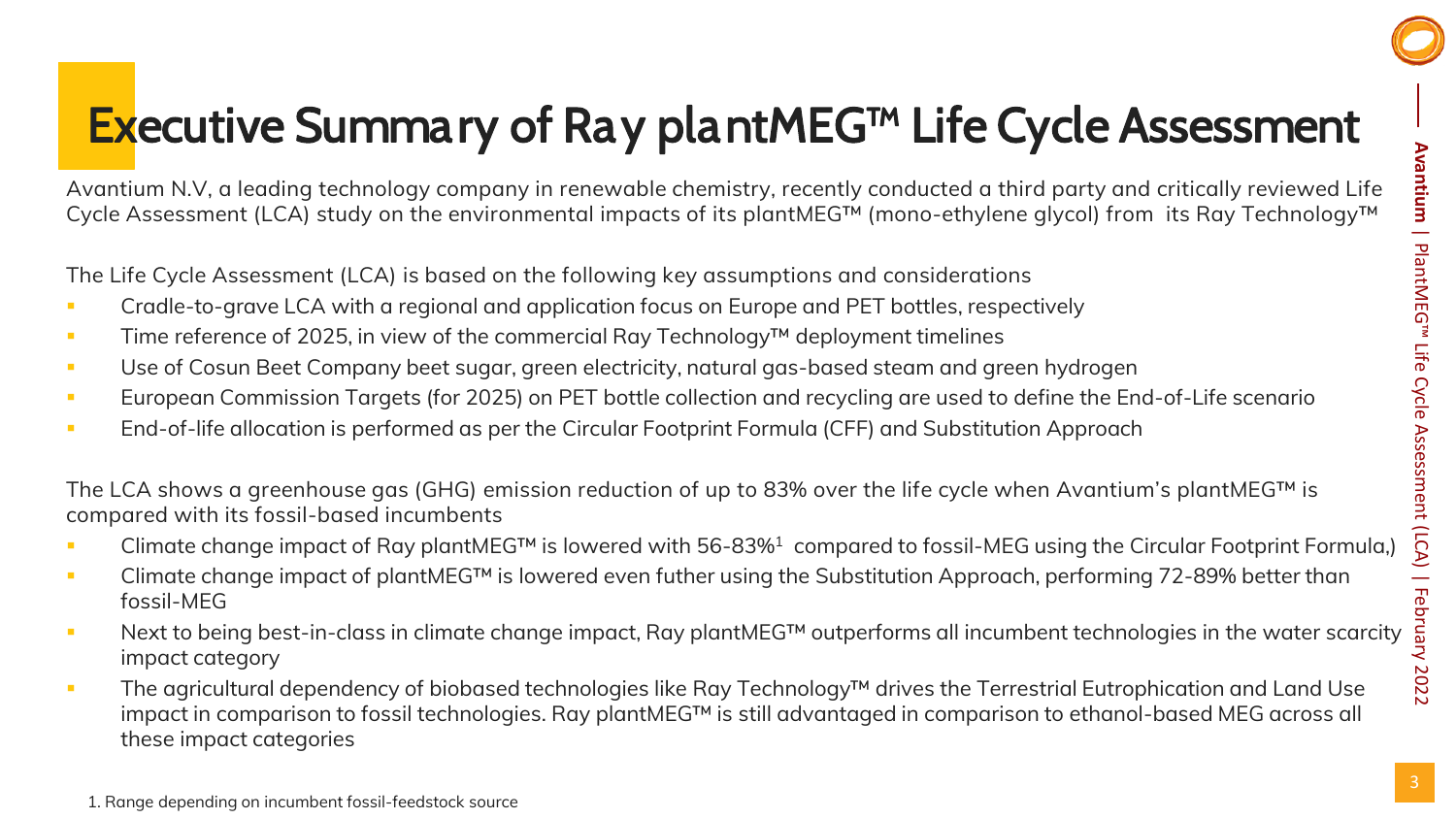### *Climate change impact of Ray plantMEG™ is lowered with 56- 83% compared to fossil-MEG*



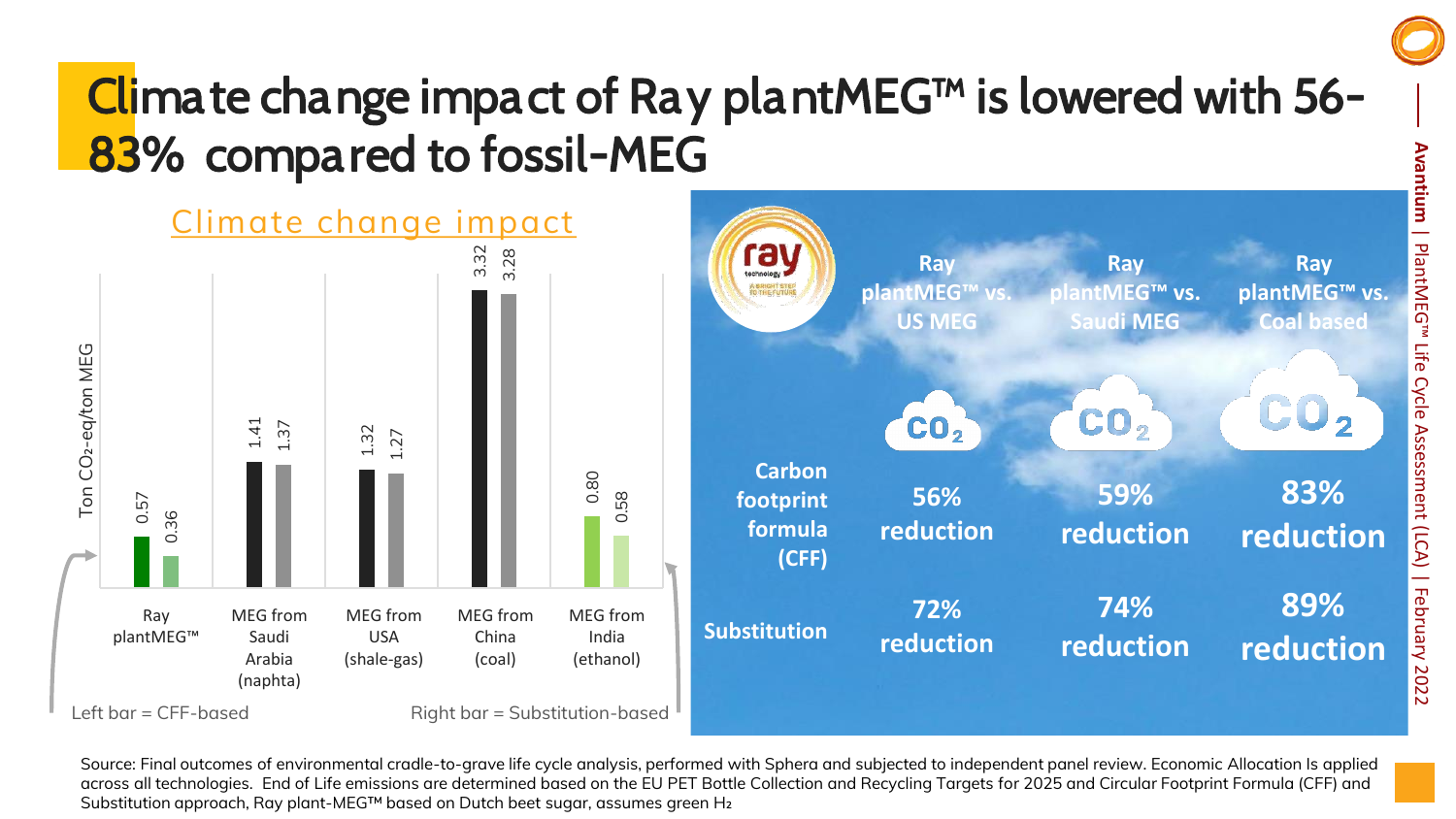

## *Introduction*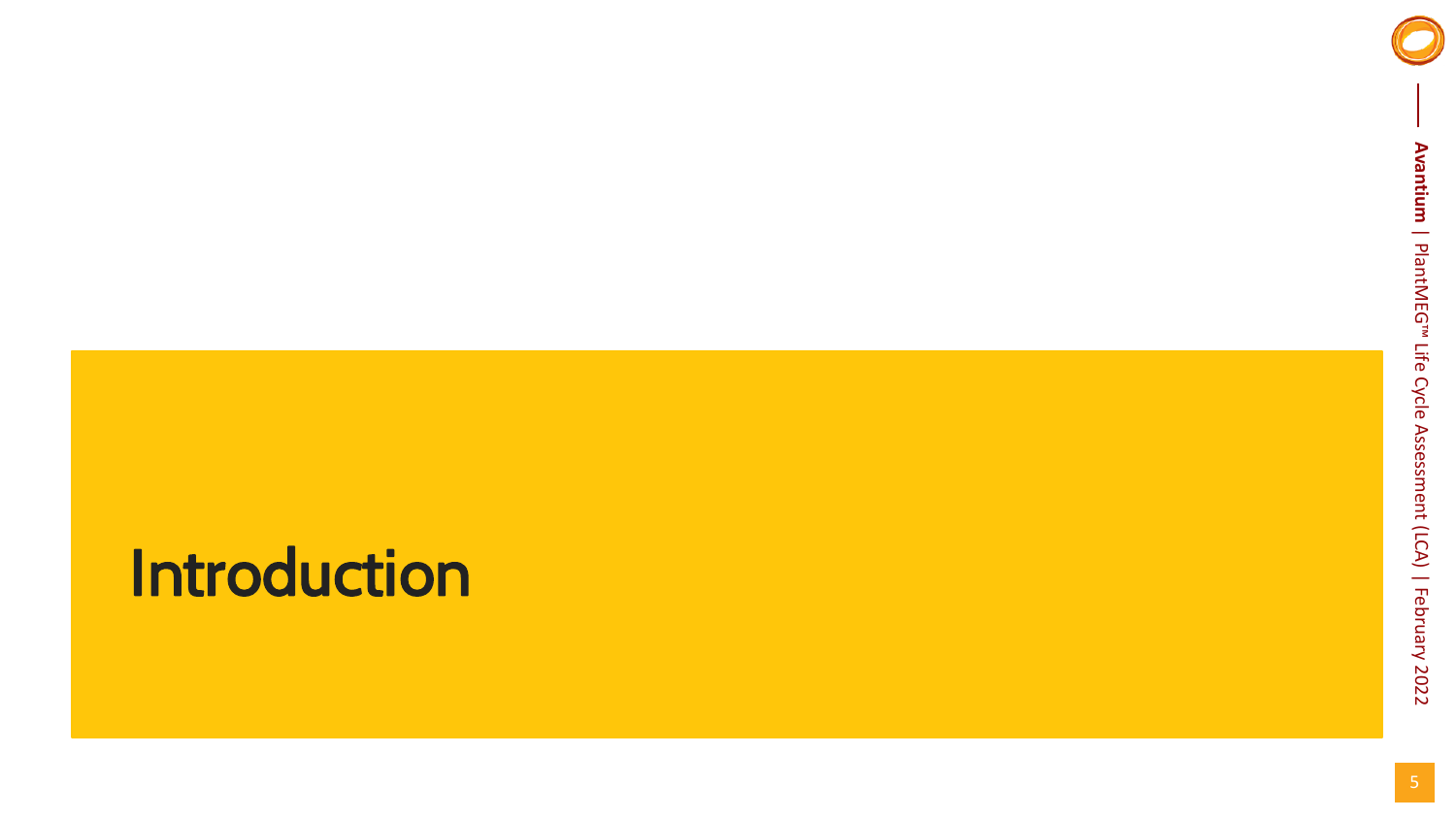#### *A set of relevant incumbent technologies has been selected for the comparative assessment*

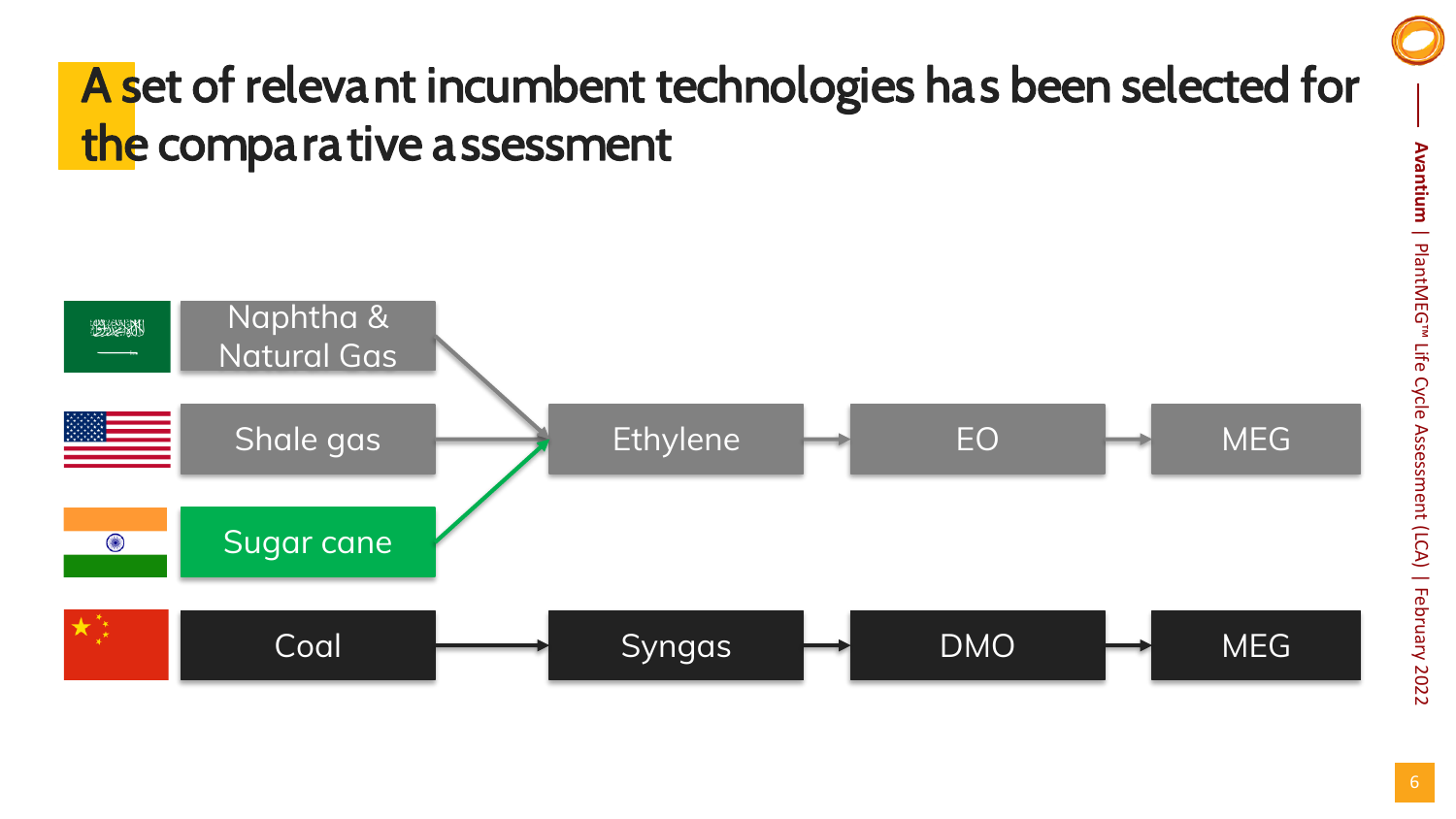#### *The end-of-life scenario is based on 2025 European Commission target setting in the Single Use Plastics Directive* **2025 2030 Bottle Collection 64% 1** 77% **1** 90% **2029 Plastic Recycling 50% 55% Recycled content 25% 30% 2019 64% 46% 14.5%** For PET

**incorporation**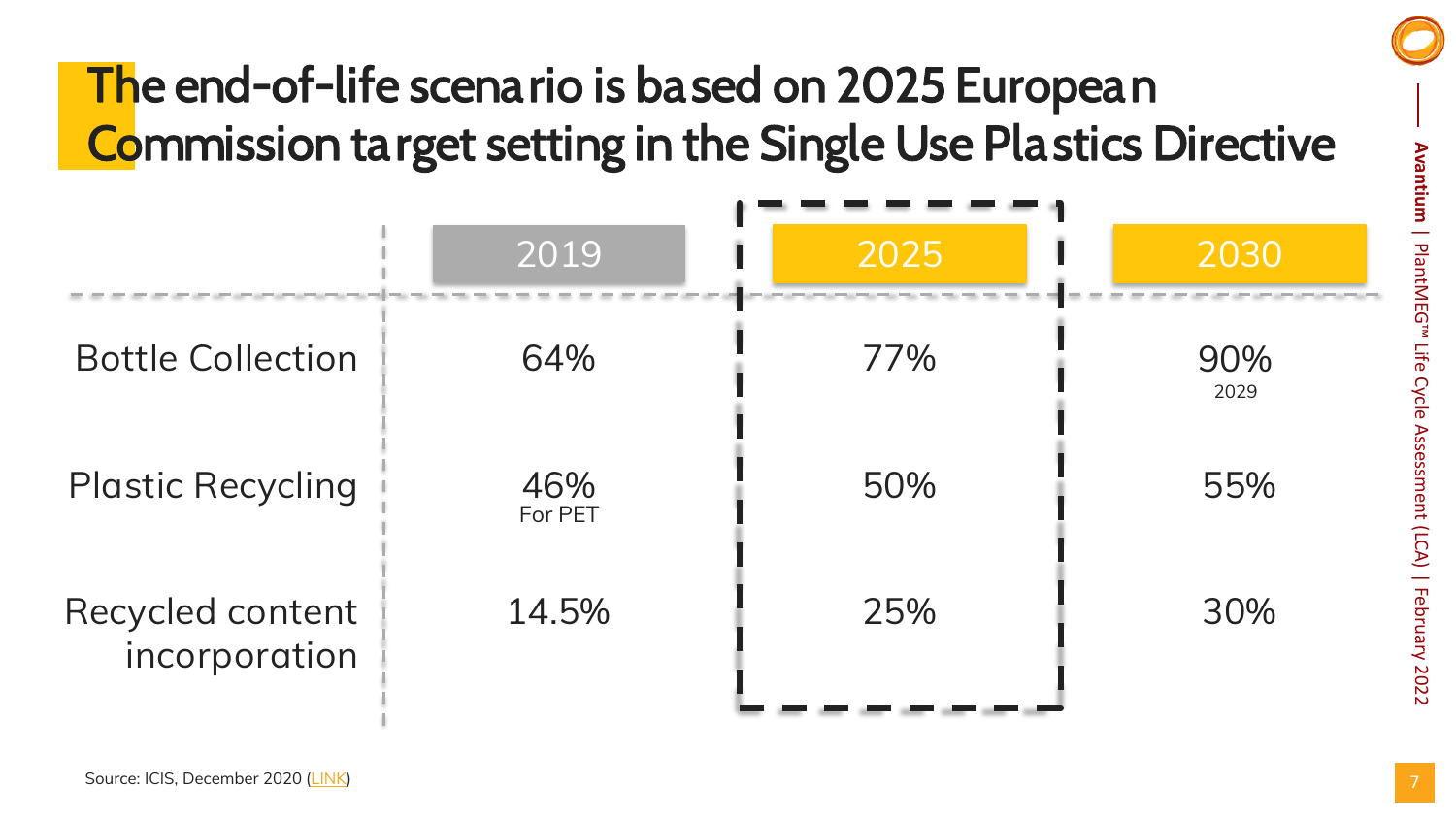### *End-of-Life Allocation Approaches*

**Circular Footprint Formula (CFF) approach**

**This allocation method predefines allocation factors of credits and burdens** between two life cycles and aims to describe market realities that capture both aspects of recycling-the recycled content and recyclability at the end of life.

**Substitution approach (or "avoided burden" approach)**

This approach is based on the perspective that material that is recycled into secondary material at end-of-life will substitute for an equivalent amount of virgin material. Hence a credit is given to account for this material substitution.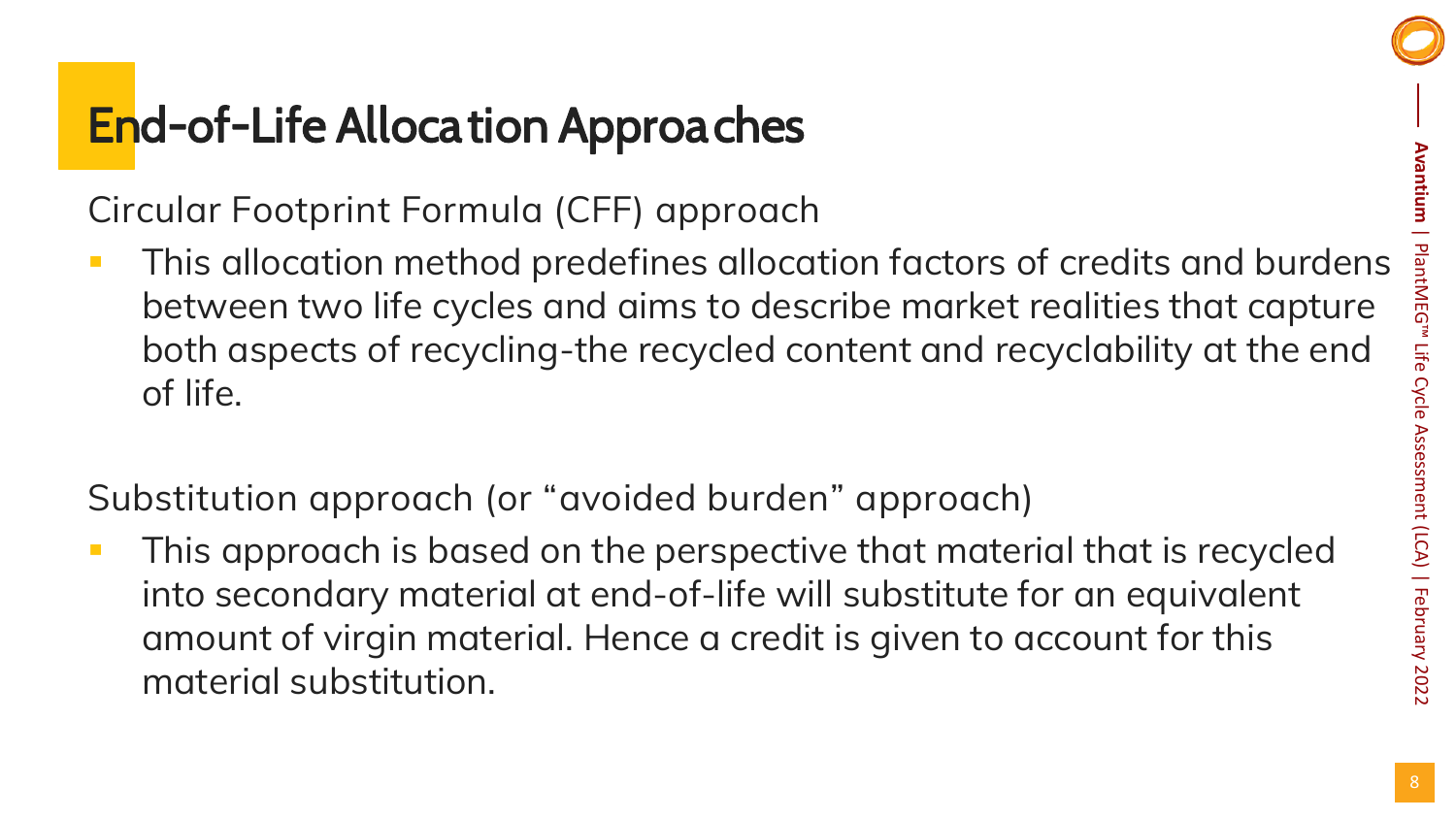

# **Avantium** | PlantMEG ™ Life Cycle Assessment (LCA) | February Assessment (LCA) | February 2022

#### *A broad range of environmental impact categories have been assessed*

| <b>Impact Category</b>                                      | Unit of Measurement    |                        |
|-------------------------------------------------------------|------------------------|------------------------|
| <b>Climate Change</b><br>$\mathbb{R}^n$                     | kg CO <sub>2</sub> -eq |                        |
| <b>Water Scarcity</b><br>$\mathcal{C}$                      | m <sup>3</sup>         |                        |
| Eutrophication<br>$\mathcal{L}_{\mathcal{A}}$               |                        | All figures are        |
| Terrestrial<br>$\mathcal{L}_{\mathcal{A}}$                  | Mole of N-eq           | expressed on a         |
| Marine<br>$\mathcal{L}_{\mathcal{A}}$                       | Kg of N-eq             | "per ton MEG"<br>basis |
| Land Use<br>$\mathcal{C}$                                   | Pt                     |                        |
| Acidification<br>$\mathcal{L}_{\mathcal{A}}$                | Mole of H-eq           |                        |
| <b>Primary Energy Demand</b><br>$\mathcal{L}_{\mathcal{A}}$ |                        |                        |
| Non-Renewable                                               | M                      |                        |
| <b>Particulate Matter</b>                                   | Disease incidences     |                        |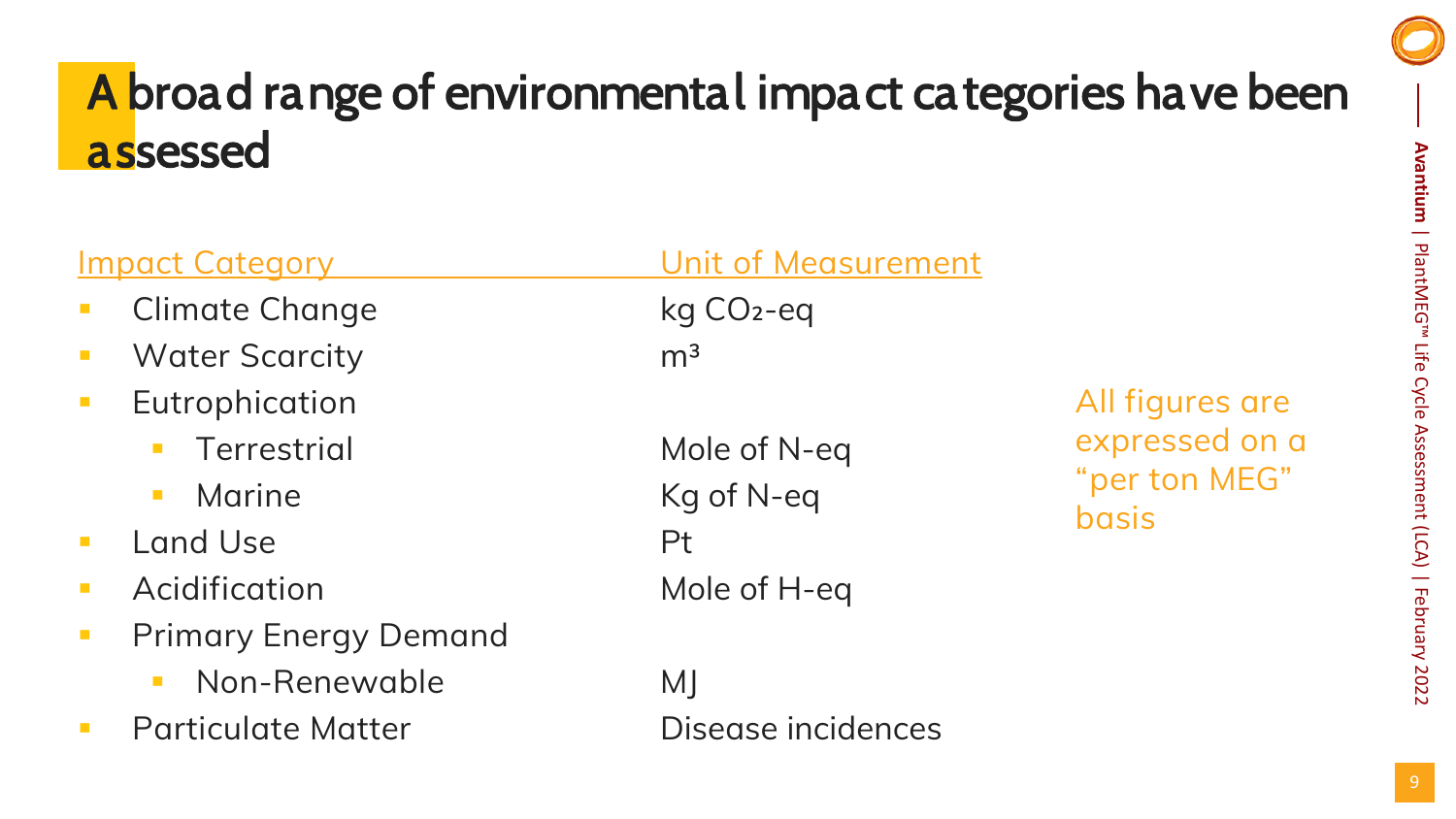### *The carbohydrate feedstock is the most significant contributor to most of the LCA impact categories*

As sugar is the most important feedstock in the Ray Technology<sup>™</sup> it logically is the most significant contributor to the majority of the LCA impact categories

#### 0% 20% 40% 60% 80% 100% Climate Change Primary energy, non-renewable Particulate matter Acidification Eutrophication, marine Eutrophication, terrestrial Land Use Water use **impact categories** ■ Sugar **Hydrogen n**Others

**Sugar and Hydrogen contribution to LCA**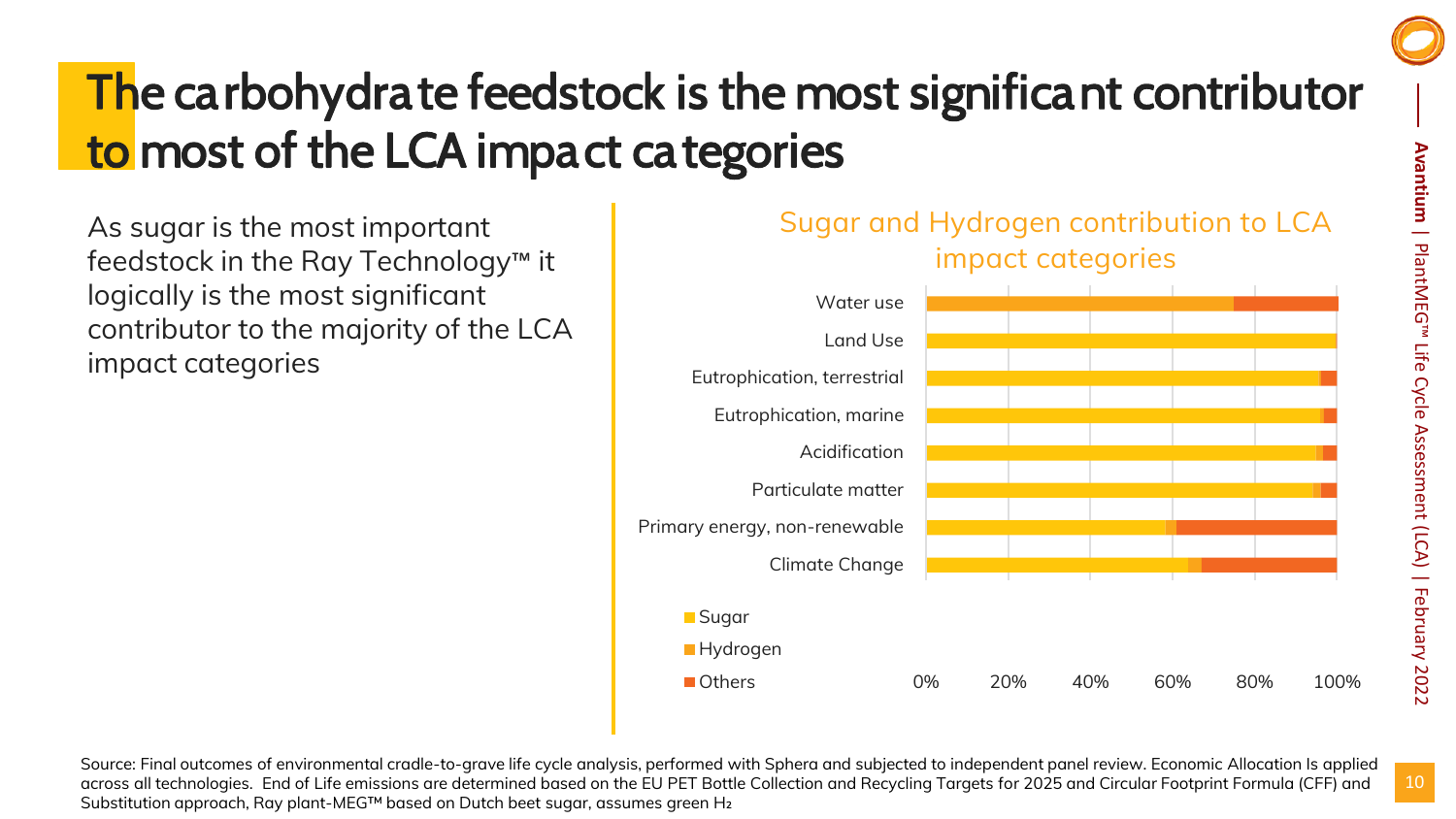# *Climate Change Impact*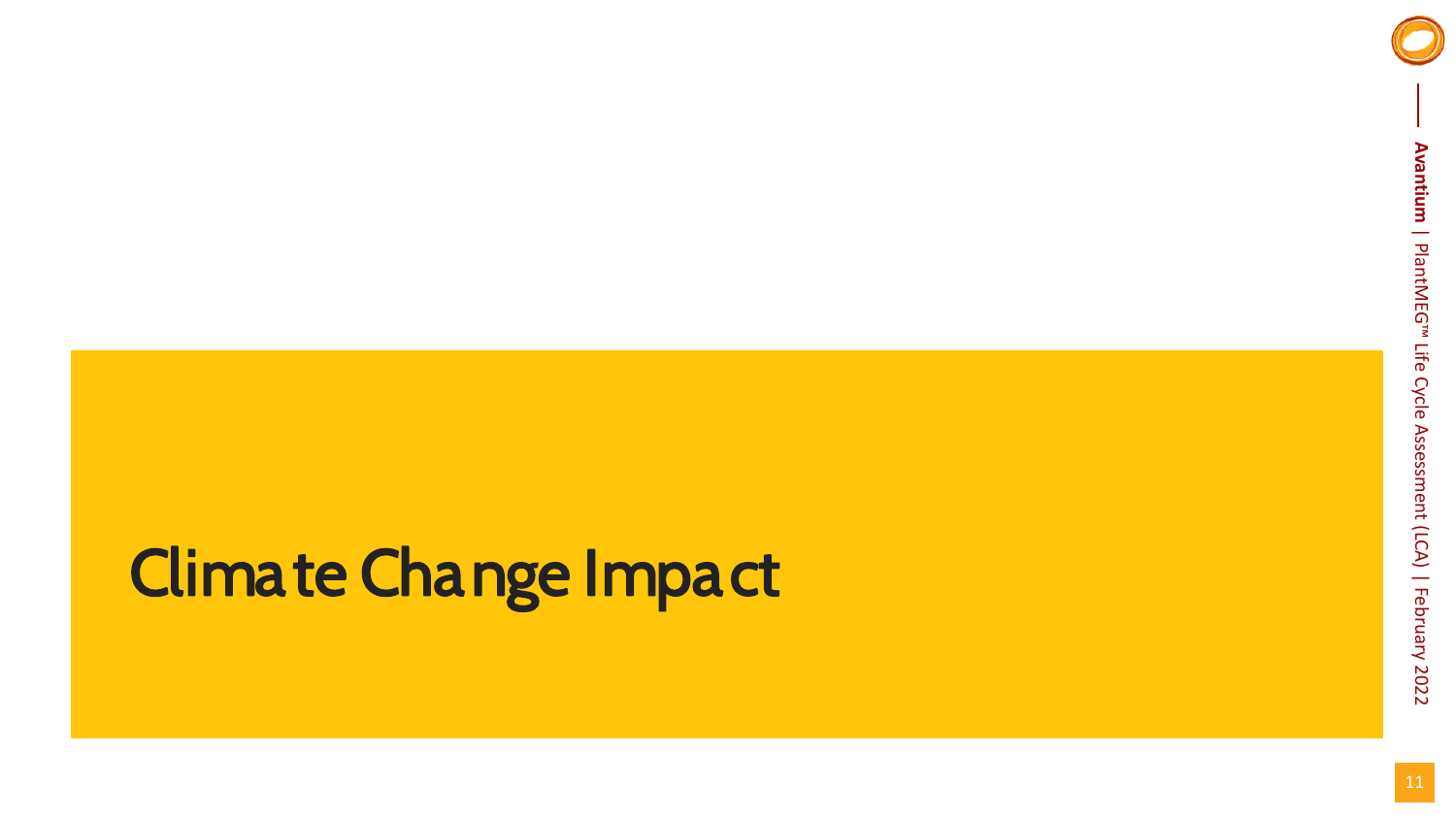### *Ray plantMEG™ is best-in-class on the Climate Change Impact Category*

- Ray Technology<sup>™</sup> outperforms all incumbent technologies
- **•** The climate change reduction for Ray Technology is largely driven by the feedstock contribution.
- **•** The thermal energy use of Ray Technology™ drives the vast remainder of the carbon footprint (28%)

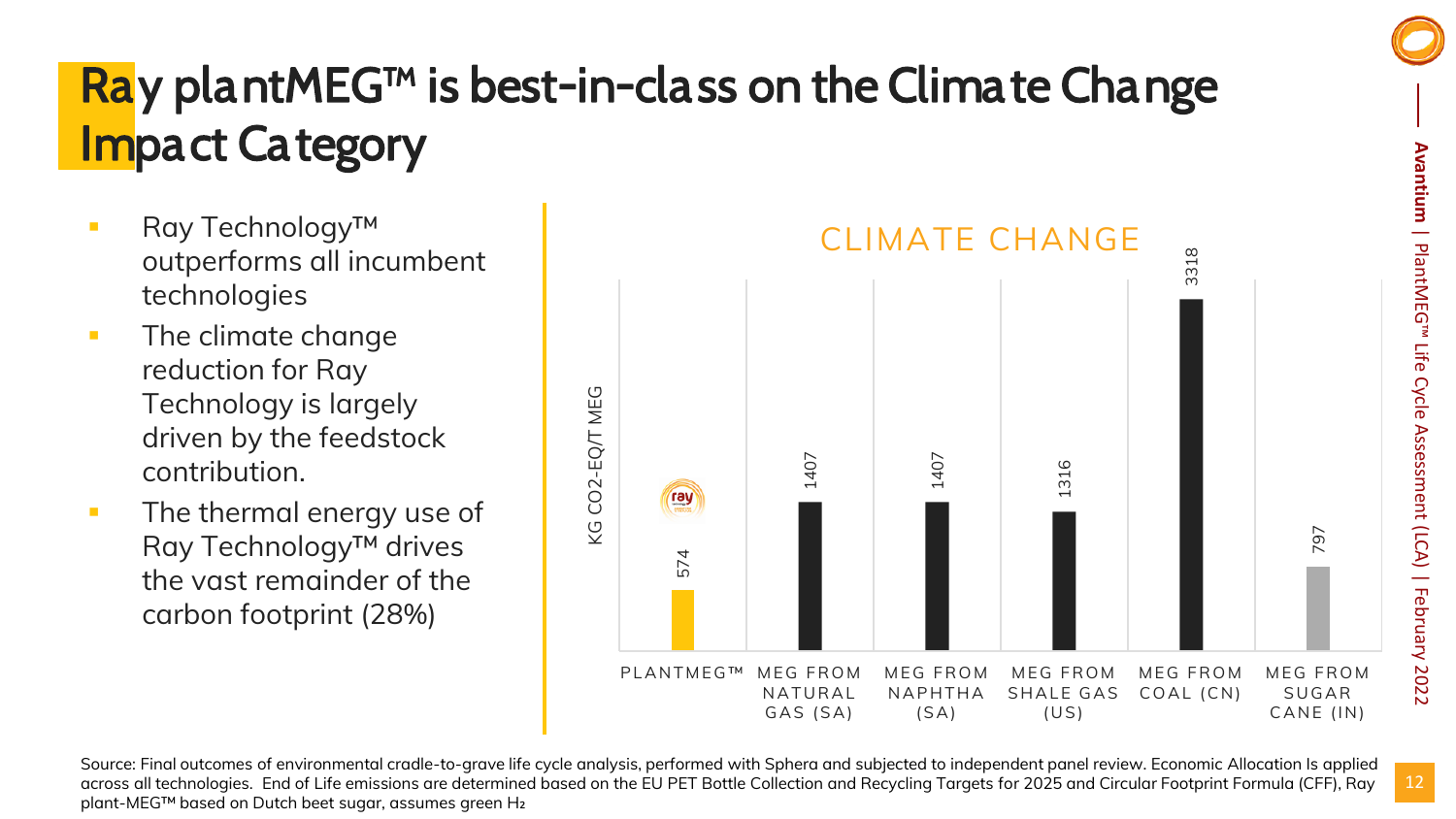#### *The positive climate change impact of Ray plantMEG™ is amplified by the use of the Substitution approach*

The use of the Substitution approach amplifies the difference, in favor of biobased production technologies like Ray Technology, due to its biogenic carbon content

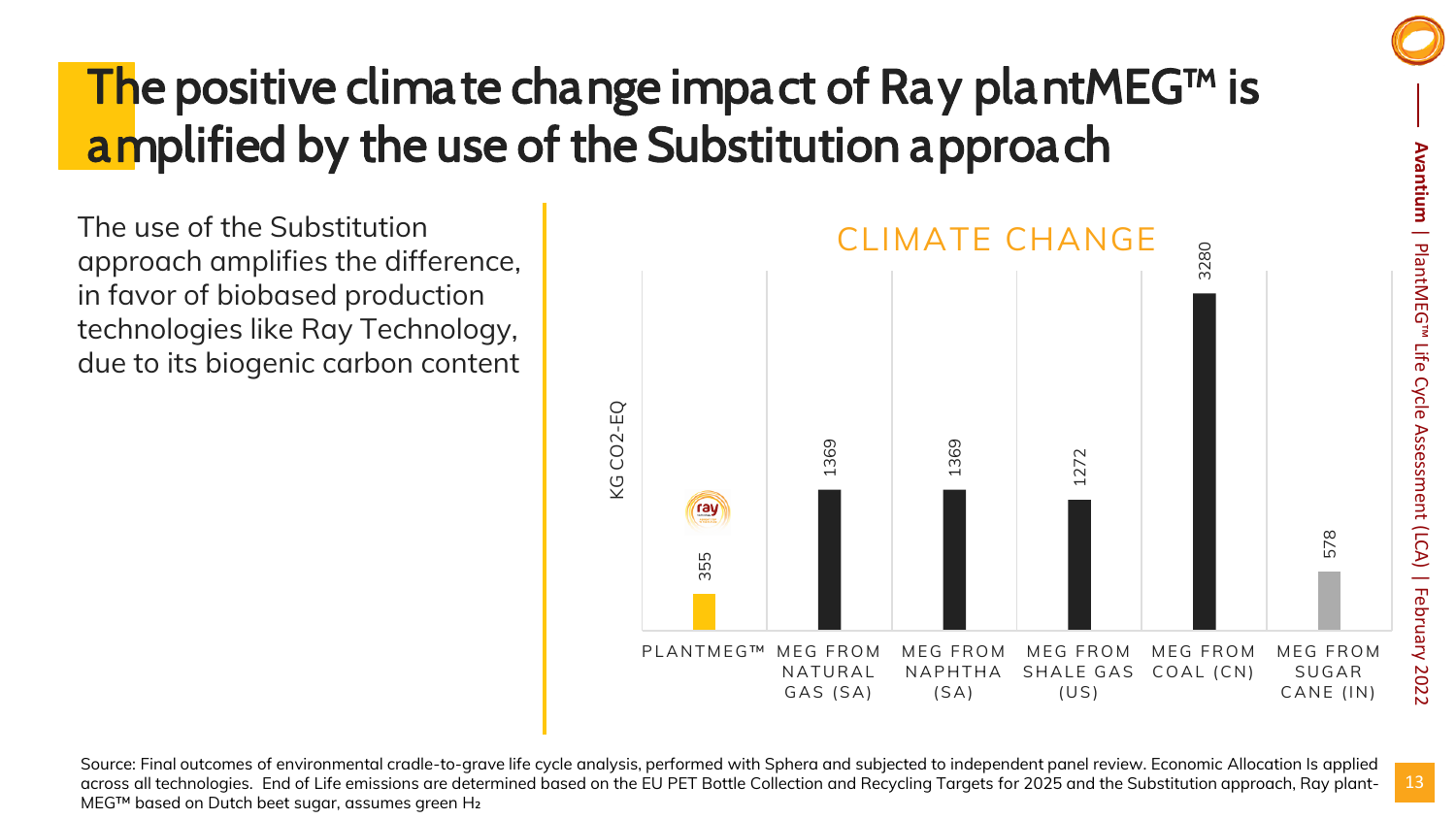# *Other Environmental Impact Categories*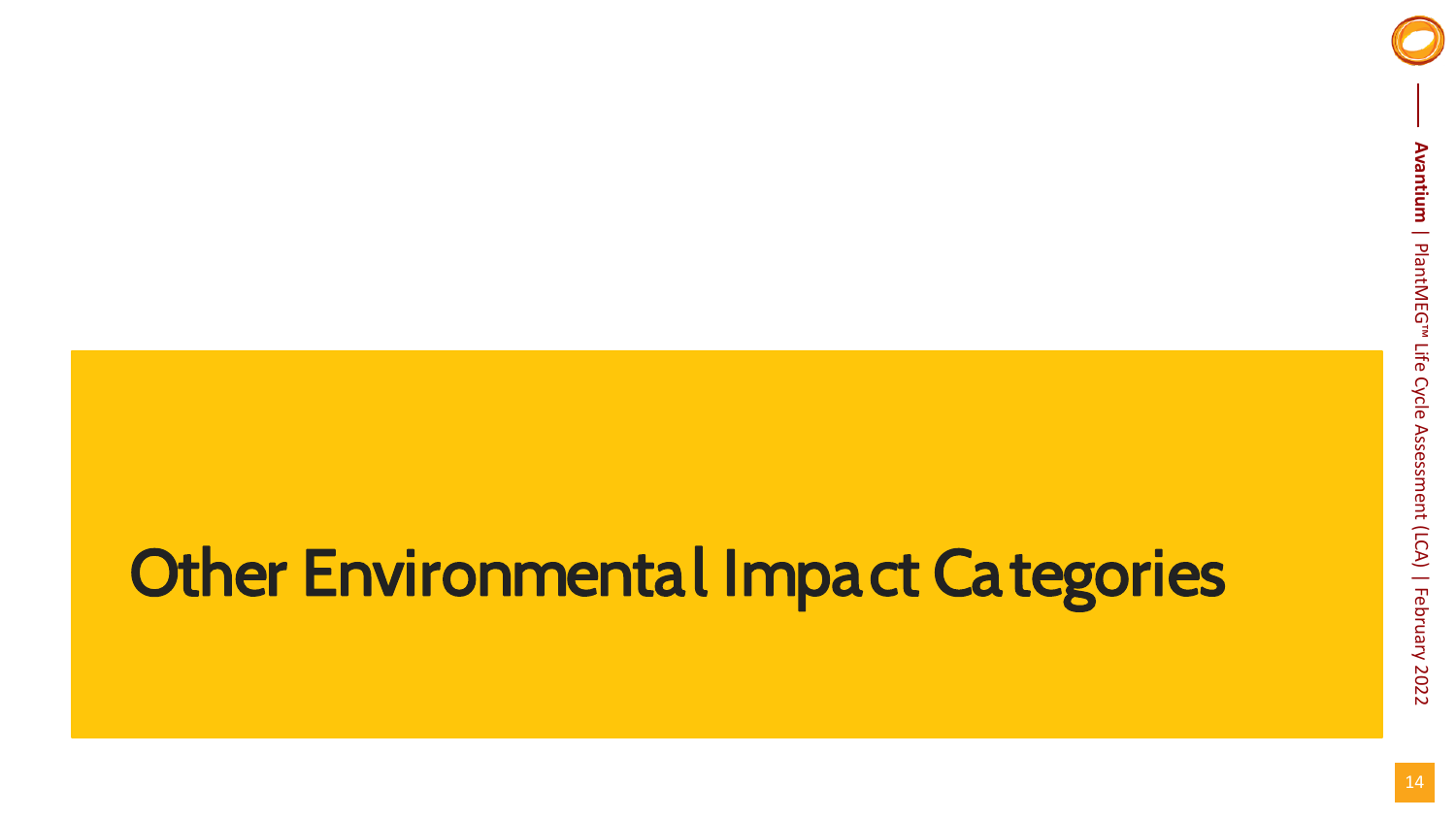#### *Water Scarcity*

- Ray Technology™ strongly outperforms all incumbent MEG production technologies from a Water Scarcity perspective
- **•** This is driven by the limited relevance of water scarcity in North-Western Europe, the inherent limited net use of water in Ray Technology™ and the advantaged water footprint of Cosun Beet Company beet sugar (compared to Indian cane sugar)

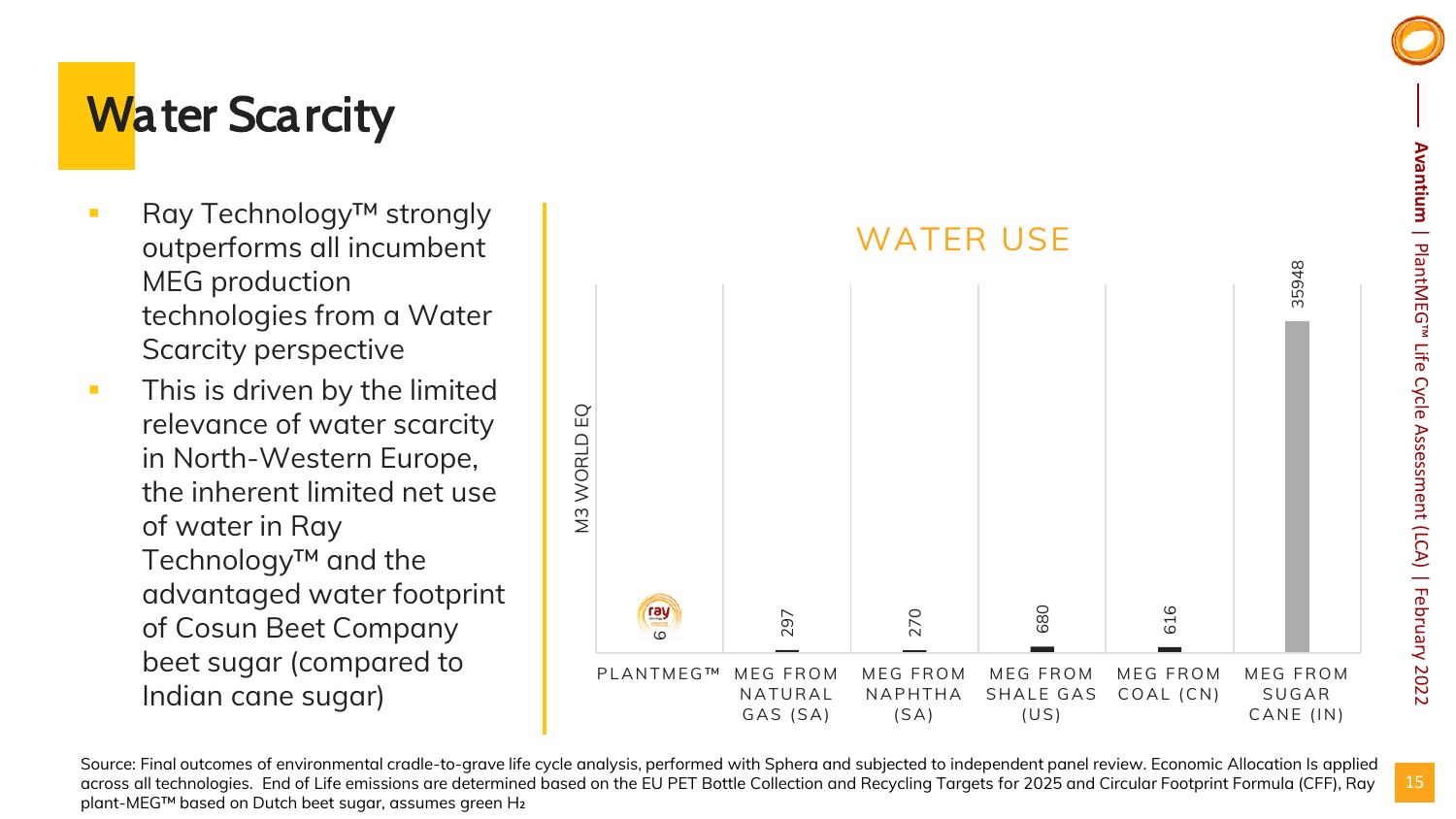### *Eutrophication - Terrestrial*

- Technologies, relying on biomass feedstock, typically result in more terrestrial eutrophication compared to fossil technology due to the dependence on and impact of agriculture
- **•** This also applies to Ray Technology and Indian ethanolbased MEG production technology, although Ray plantMEG™ is still more favored from a terrestrial eutrophication perspective

#### **EUTROPHICATION, TERRESTRIAL**

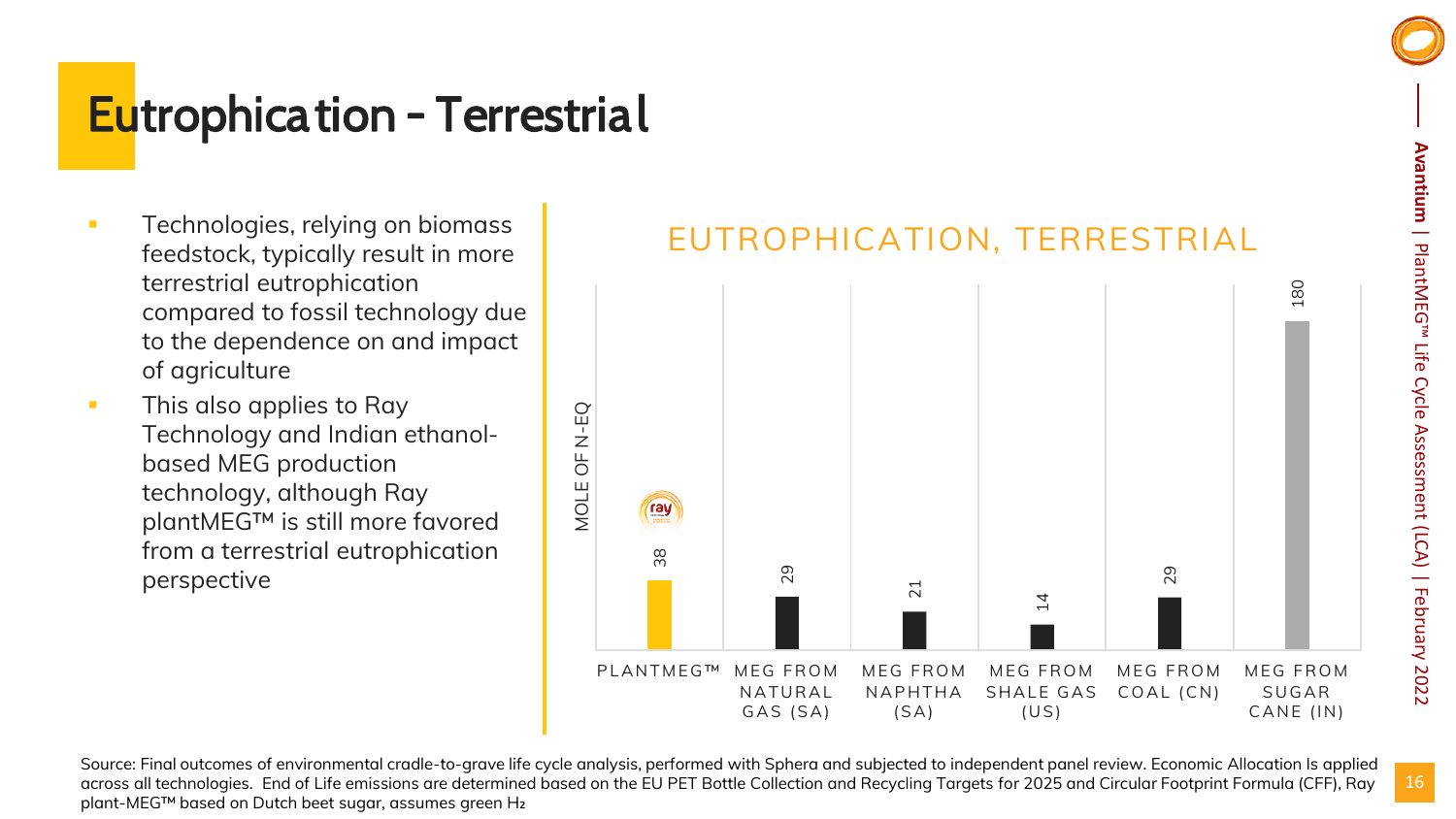#### *Eutrophication - Marine*

- Technologies, relying on biomass feedstock, typically result in more freshwater eutrophication compared to fossil technology due to the dependence on and impact of agriculture
- **•** This also applies to Ray Technology and Indian ethanolbased MEG production technology, although Ray plantMEG™ is more advantaged from a freshwater eutrophication perspective

#### **EUTROPHICATION, MARINE**

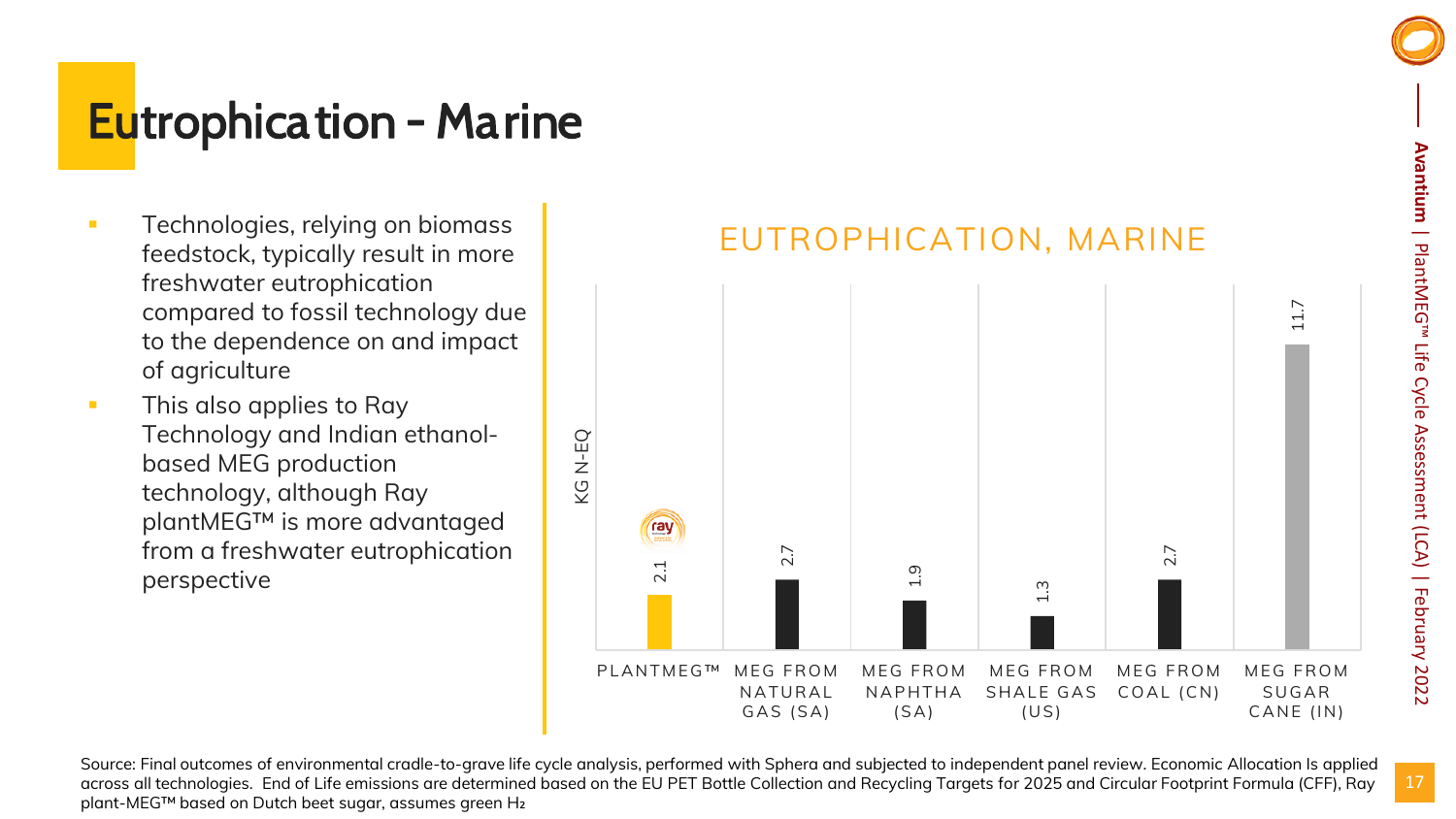*Land Use*

- **EXEC** Technologies, relying on biomass feedstock and agriculture, typically result in more land use compared to fossil technologies
- Nevertheless, Ray plantMEG<sup>™</sup> is more advantaged than ethanolbased MEG

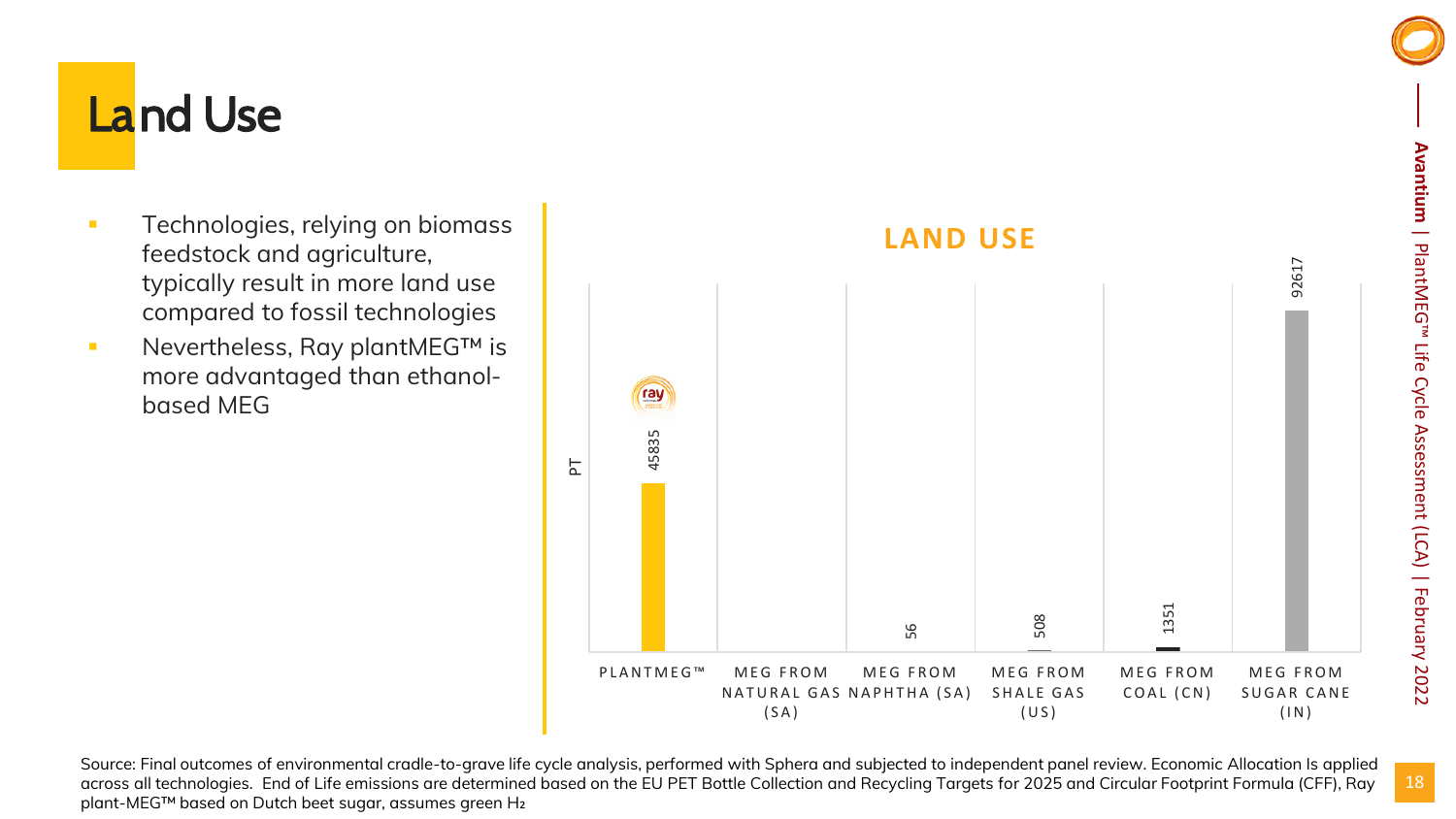

Ray plantMEG™ acidification impact is in similar order of magnitude as fossil incumbents but several times more favorably positioned than ethanol-based MEG since Dutch beet sugar outperforms significantly Indian sugar cane in this aspect.

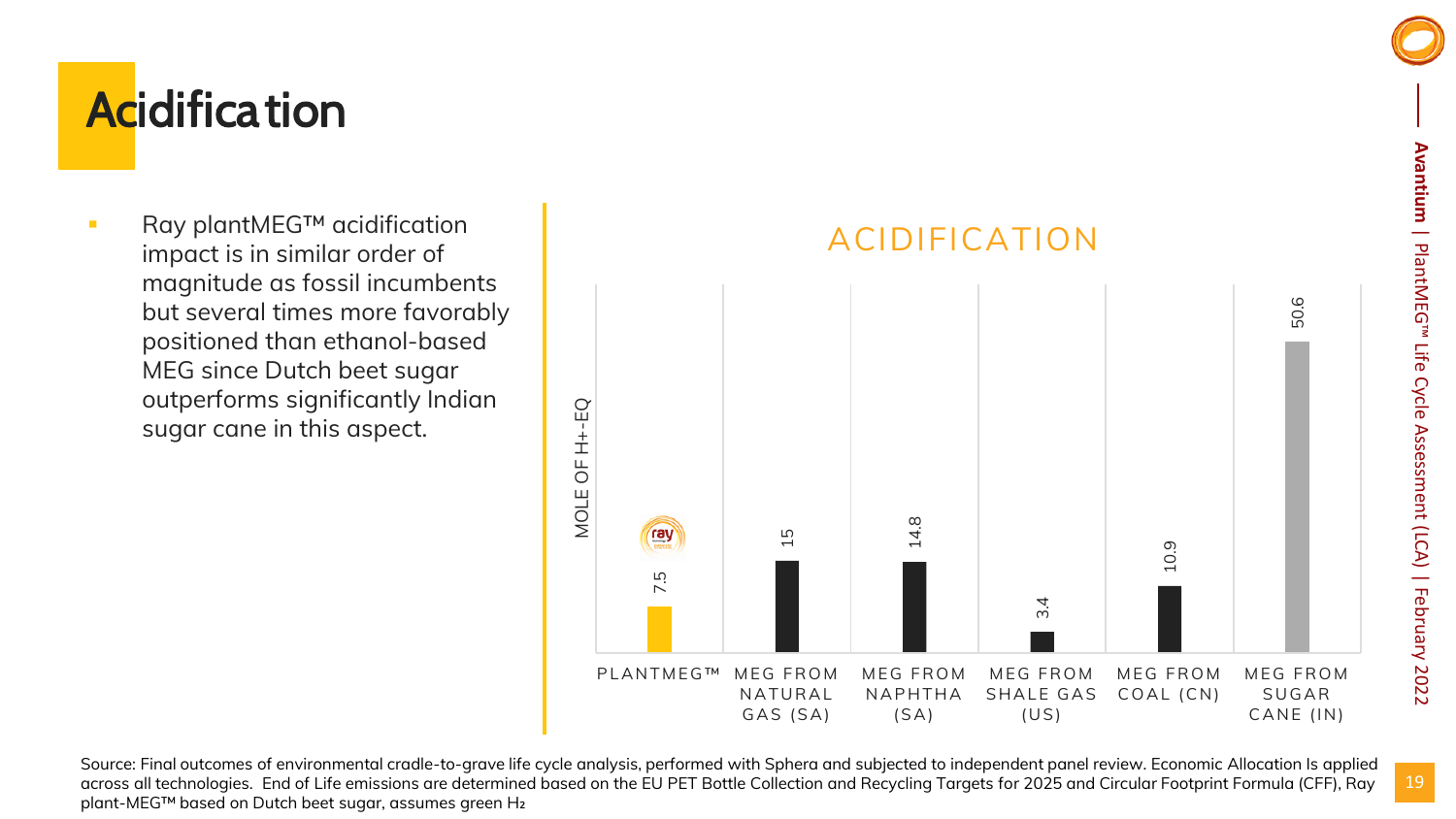#### *Primary Energy Demand, Non Renewable*

- **Primary Energy Demand (non**renewable) of Ray plantMEG™ is more favorable than the conventional fossil EO processes
- **•** The negative value for ethanolbased MEG is driven by bagasse (sugarcane by-product) incineration and corresponding credits



Source: Final outcomes of environmental cradle-to-grave life cycle analysis, performed with Sphera and subjected to independent panel review. Economic Allocation Is applied across all technologies. End of Life emissions are determined based on the EU PET Bottle Collection and Recycling Targets for 2025 and Circular Footprint Formula (CFF), Ray plant-MEG™ based on Dutch beet sugar, assumes green H<sub>2</sub>

20